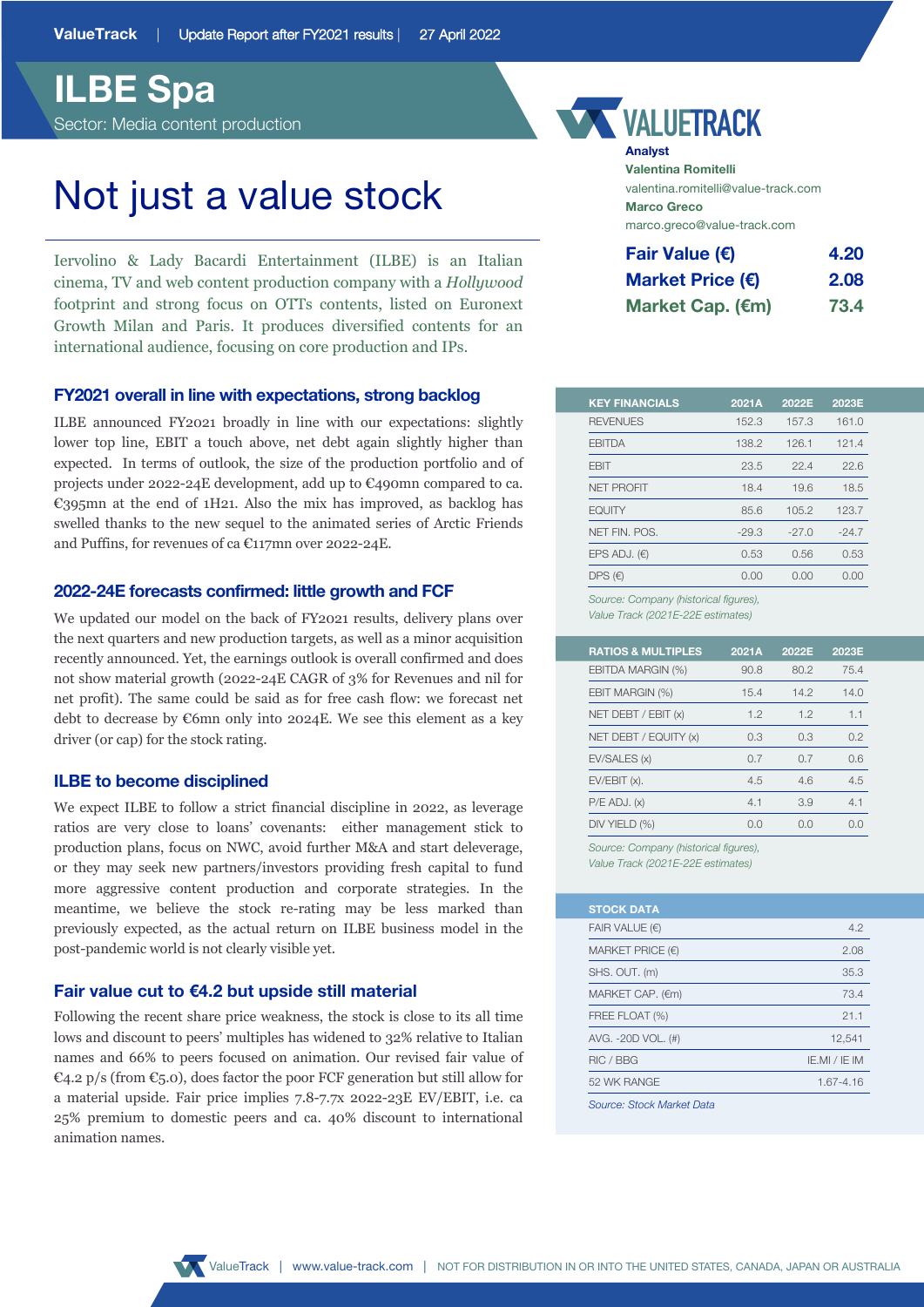ILBE (Iervolino & Lady Bacardi Entertainment, ex Iervolino Entertainment) is an Italian cinematographic production company with a global footprint that, through its headquarters in Rome and thanks to its founder and CEO's relationships and experience in the world of Cinema, is able to produce "Hollywood Style" movies and web series. It produces diversified contents for an international audience, focusing on the core production phases and IP ownership and exploitation. The company was listed in 2019 on Euronext Growth Milan and recently got a dual listing in Paris. The 2019 IPO proceeds have funded the accelerating growth in high quality and innovative contents for cinema, TV, and streaming platforms, and

the entrance of post-production/encoding and celebrity management businesses



### **Shareholders Structure**



*Source: ILBE SpA*

# **Key Financials**

**Business Description**

| €mn                        | 2021A    | 2022E    | 2023E    | 2024E   |
|----------------------------|----------|----------|----------|---------|
| <b>Total Revenues</b>      | 152.3    | 157.3    | 161.0    | 165.3   |
| Chg. % YoY                 | 26.2%    | 3.3%     | 2.4%     | 2.7%    |
| <b>EBITDA</b>              | 138.2    | 126.1    | 121.4    | 95.0    |
| EBITDA Margin (%)          | 90.8%    | 80.2%    | 75.4%    | 57.5%   |
| <b>EBIT</b>                | 23.5     | 22.4     | 22.6     | 23.1    |
| EBIT Margin (%)            | 15.4%    | 14.2%    | 14.0%    | 13.9%   |
| <b>Net Profit</b>          | 18.4     | 19.6     | 18.5     | 17.7    |
| Chg. % YoY                 | $-5.6%$  | 6.5%     | $-5.5%$  | $-4.5%$ |
| <b>Adjusted Net Profit</b> | 18.4     | 19.6     | 18.5     | 17.7    |
| Chg. % YoY                 | $-5.6%$  | 6.5%     | $-5.5%$  | $-4.5%$ |
|                            |          |          |          |         |
| <b>Net Fin. Position</b>   | $-29.3$  | $-27.0$  | $-24.7$  | $-23.4$ |
| Net Fin. Debt/ EBIT (x)    | 1.2      | 1.2      | 1.1      | 1.0     |
|                            |          |          |          |         |
| Capex                      | $-147.4$ | $-115.7$ | $-114.5$ | $-88.0$ |
| OpFCF b.t.                 | $-7.5$   | 5.7      | 6.4      | 6.6     |
| OpFCF b.t. as % of EBITDA  | $-5.4%$  | 4.5%     | 5.2%     | 7.0%    |

*Source: ILBE SpA (historical figures), Value Track (estimates)*

## **Investment case**

#### **Strengths / Opportunities**

- ILBE is set to benefit from the rising global demand for audio-visual content, as it produces content with international appeal, ranging from movies to animation;
- The company has recently focused on short content, i.e. short animation content for web series with hundreds of episodes (of  $5-8'$ ) and a time horizon of many years;
- ILBE focuses on the core production phases and IP ownership and exploitation, with a risk-averse approach: it gets funding for new productions ahead of kick-off.

# **Weaknesses / Risks**

- In the content production industry, the FCF lags behind revenues recognition. This implies a small and fast-growing producer faces material ST funding needs;
- The Company is highly dependent upon its founder, CEO, and Chairman Mr. Iervolino, given the lean structure and his key relationships in the industry;
- The Covid-19 outbreak and OTTs boom may challenge the media & content industry driven by the box office and advertising spending and change industry rules.

# **Revenues breakdown by product 2021**



#### **Revenues Split 2021**



*Source: ILBE SpA*

### **Stock multiples @ €4.20 Fair Value**

|                    | 2022E | 2023E |
|--------------------|-------|-------|
| EV / SALES (x)     | 1.1   | 1.1   |
| EV / EBIT (x)      | 7.8   | 7.7   |
| EV / CAP. EMP. (x) | 1.3   | 1.2   |
| OpFCF Yield (%)    | 3.2   | 3.6   |
| P / E(x)           | 9.0   | 9.5   |
| P / BV (x)         | 1.4   | 1.2   |
| Div. Yield. (%)    | 0.0   | O.O   |

*Source: Value Track*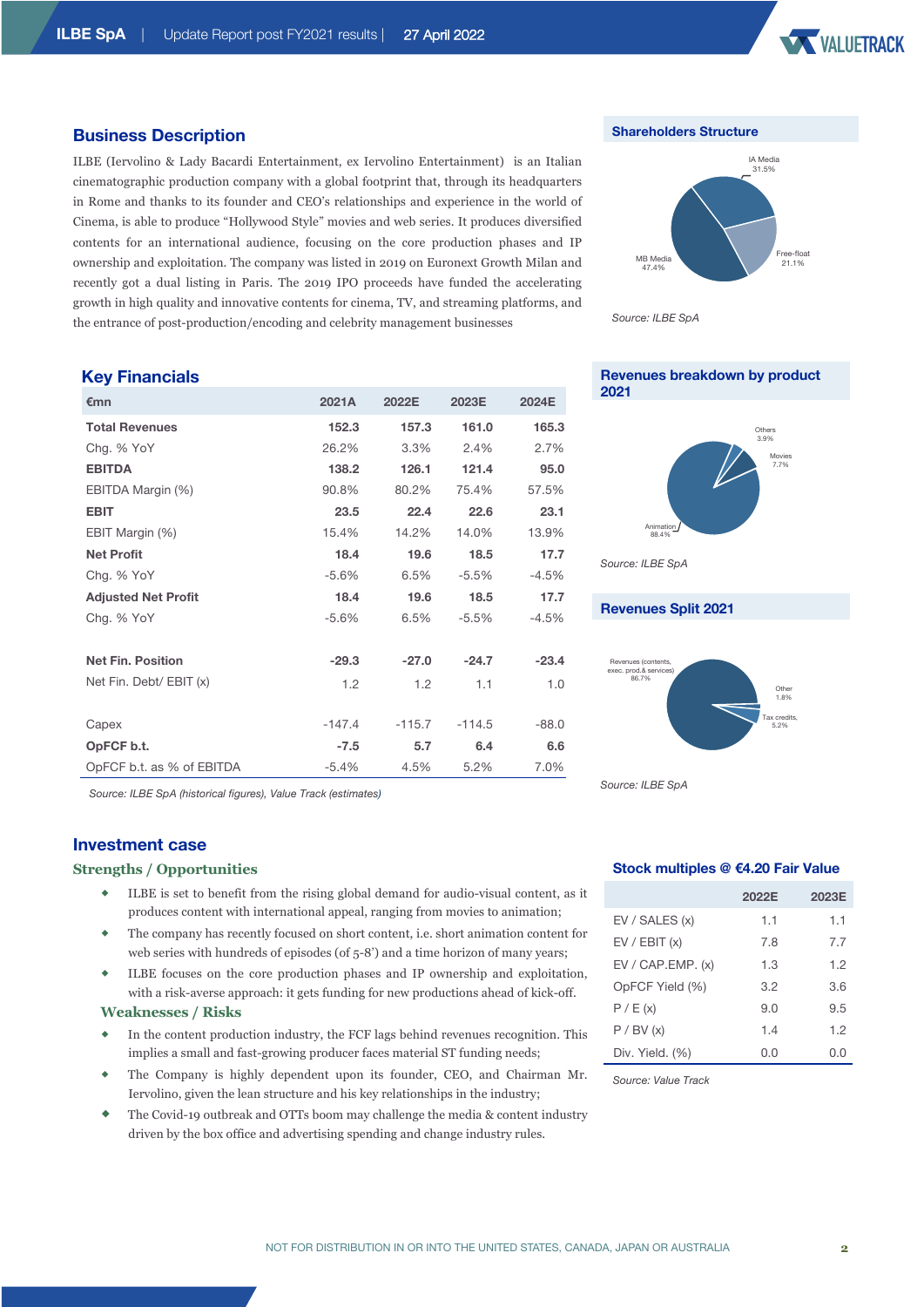

## **Recent events**

Since the publication of our latest research:

- ® In **January** the company has announced the start of the production of the film **In the Fire.** The project includes an agreement with Saban Film LLC for distribution rights worth \$1.5mn for territories including the US, Canada, the UK, Australia, France, and Germany. Additional revenues are expected from agreements being finalized with other customers. The production also benefits from government grants passed by lawmakers.
- In **February** the company has signed an agreement to acquire a 60% stake in **SoBe Sport**, a leading sports communication and marketing company for professional athletes and coaches. The operation strengthens the company's position in the rapidly growing celebrity management, communication & marketing segment. The agreement involves a cash payment of  $\mathfrak{C}658k$  for 31.4% of share capital, plus the issuance of new shares for a total value of €600k (including share premium) for an additional 28.6% stake. The deal also contains call & put options for ILBE and the seller for the acquisition of the remaining 40% share, for a total value of  $\mathfrak{C}$ 1mn, which ILBE can activate for two years starting from the completion date, and the seller in July-Sept 2023.
- In **March** ILBE has signed an agreement with the international distribution company **WWPS.TV** for the sale of the rights to the new sequel to the animated series Arctic Friends and Puffins entitled Baby Puffins & Bunny, which will comprise a total of 405 five-minute episodes, divided into five seasons between 2022 and 2024. WWPS.tv will be in charge of the distribution worldwide in over 80 countries including Amazon prime video and Apple TV.

The three-year contract envisages producing five 27-episode series a year, for a total of up to 405 episodes, and will generate total revenues from the sale of the rights up to  $\epsilon_{117}$ mn, with a production plan that calls for non-stop deliveries throughout the duration of the contract.

In **March** ILBE has signed an agreement granting the programming rights of the Puffins animated series with **KidsMe**, the Children Content Factory of De Agostini Spa Group specialized in the development, production, and distribution of Italian and European content for kids and families. This move implies a marginal marketing investment for ILBE, but it is aimed at strengthening the appeal and polularity of these characters and paving the way for the new series launch on OTTs.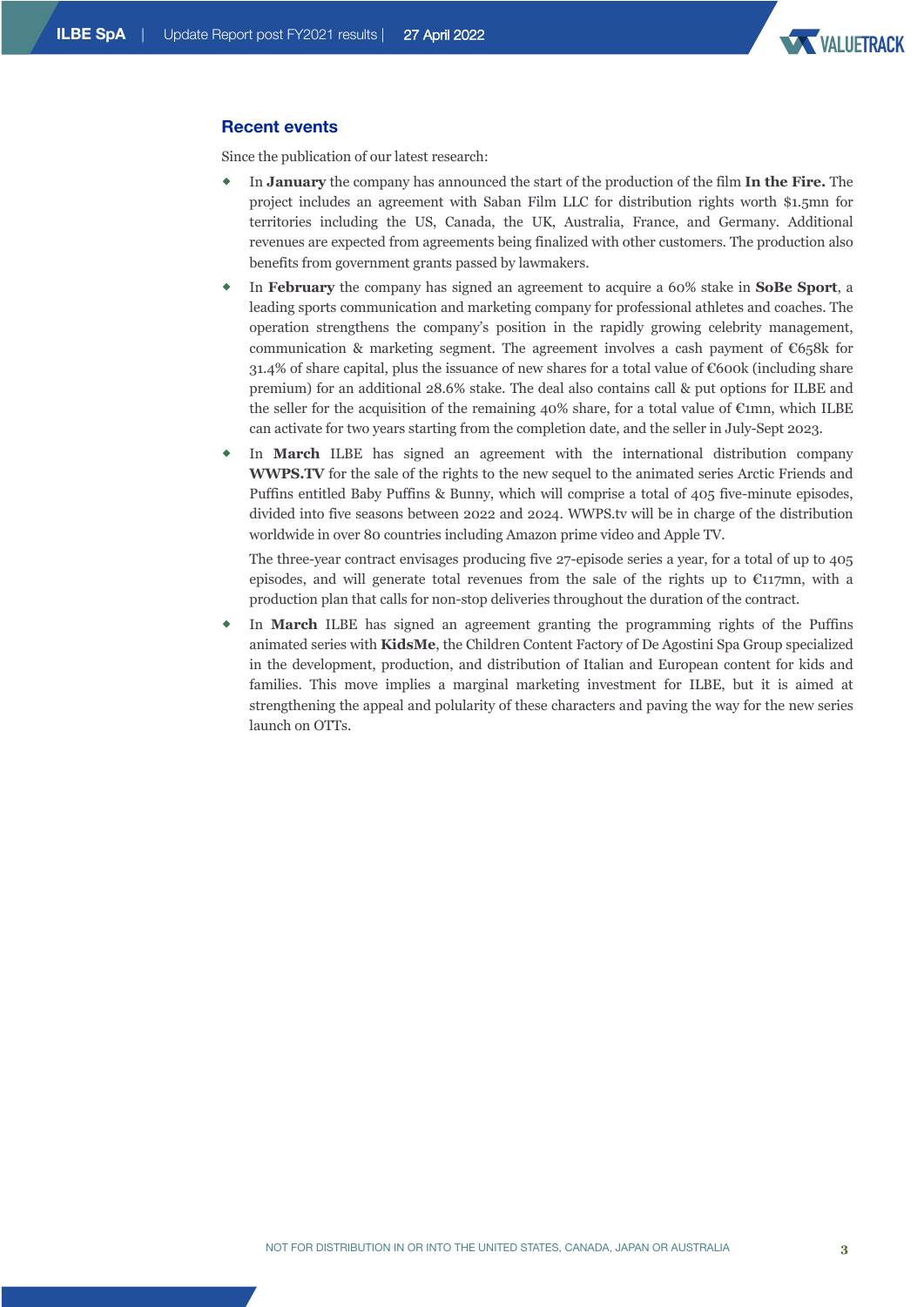

# **ILBE FY2021 results**

The key outcomes of FY2021 results are the following:

- **Total revenues** increased by 26% to  $\epsilon$ 152.3mn. The key contributors, including government grants recognized on an accrual basis for the productions they pertain to, are the productions of Arctic Friends (€47.5mn), Puffins (€36.3mn), and Dakota (€5.1mn). Revenues from licenses for use of the pipeline and animated characters amounted instead to  $\epsilon_{37.1}$ mn.
- The **EBIT** at the end of FY2021, including non-recurring expenses of  $\epsilon$ 0.9mn, reached  $\epsilon$ 23.5mn, up 7% compared to the same period of FY2020. In contrast, the **EBIT margin** decreased from 18% in FY2020 to 15% at the end of FY2021.
- Net profit decreased by 5% with respect to FY2020, reaching a value of €18.4mn at the end of FY2021. The main reason for this is due to the greater weight of net finance costs arising from new debt structure and exchange rate differences on foreign currency contracts.
- ® **Net Debt** at the end of FY2021 reached €29.3mn compared to the December 31, 2020 balance of  $E_{15.7}$ mn. An increase mainly due to some payments for investments in films (including the movies *Lamborghini* and *Muti*) in H2 2021, supported by new financing.
- ® The December 2021 level of **net debt corresponds to 1.25x** EBIT (1.20x to adj. EBIT), and this ratio compares to a Net Debt/EBIT limit of 1.25x, set as one of current debt covenants.

| €mn                           | 2020 A  | 2021 A  | Chg. % |
|-------------------------------|---------|---------|--------|
| <b>Revenues from Sales</b>    | 94.5    | 132.1   | 40%    |
| <b>Other Revenues</b>         | 11.8    | 5.4     | $-58%$ |
| Tax credits                   | 14.3    | 14.8    | 3%     |
| <b>Value of Production</b>    | 120.7   | 152.3   | 26%    |
| <b>EBITDA</b>                 | 112.5   | 138.2   | 23%    |
| EBITDA margin                 | 93%     | 91%     |        |
| <b>EBIT</b>                   | 22.0    | 23.5    | 7%     |
| <b>EBIT</b> margin            | 18%     | 15%     |        |
| Pre tax profit                | 21.4    | 20.4    | -5%    |
| Tax                           | $-1.9$  | $-1.9$  | 3%     |
| Apparent Tax Rate             | 9%      | 10%     |        |
|                               |         |         |        |
| <b>Net Profit</b>             | 19.5    | 18.4    | $-5%$  |
|                               |         |         |        |
| <b>OpFCF</b> after tax        | $-8.9$  | $-2.9$  | 68%    |
| <b>Net Financial Position</b> | $-15.7$ | $-29.3$ | $-87%$ |

### **ILBE: FY2020 vs FY2021 Profit & Loss**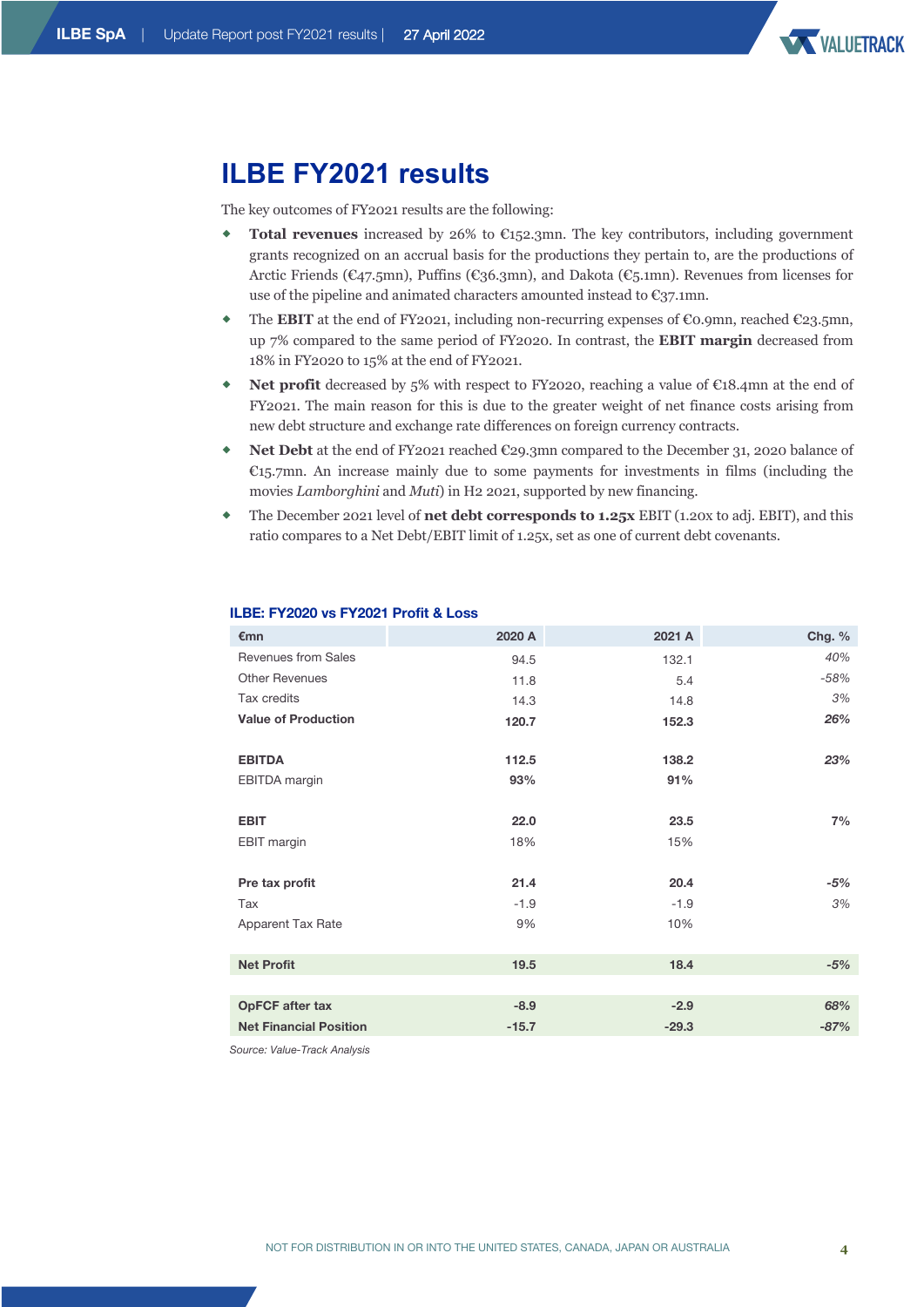

### **ILBE: FY 2020 vs FY2021 Balance Sheet**

| €mn                                                 | 2020 A  | 2021 A  |
|-----------------------------------------------------|---------|---------|
| Net Working Capital                                 | 5.9     | 4.6     |
| As a % of sales                                     | 6.3%    | 3.5%    |
| <b>Net Fixed Assets</b>                             | 77.2    | 111.0   |
| Provisions                                          | $-0.5$  | $-0.7$  |
| <b>Capital Employed</b>                             | 82.7    | 114.9   |
| <b>Group Net Equity</b>                             | 67.0    | 85.6    |
| Net Fin. Position [i.e. Net Debt (-) Cash<br>$(+)]$ | $-15.7$ | $-29.3$ |

*Source: Value-Track Analysis*

# **Key messages**

In our view, the key messages of the FY2021 figures are the following:

- ® Overall, ILBE **2021 operations met our expectations**, with
	- 1) revenues slightly below our expectations, due to lower deliveries for the series *Puffin* and executive production of *Puffin: Impossible*, as well as to the delayed delivery of *State of Consciousness* (now planned in early 2022);
	- 2) good performance of minor businesses (i.e. Arte Video and celebrity management, where demand has restarted after Covi-19 phase);
	- 3) slightly better margins (EBIT and 15% vs 13% expected), due to higher contribution of more profitable projects (licenses on pipeline and IPs for Arctic Justice in particular).
- We estimate that animations contributed to 88% of total 2021 revenues (including their related tax credits);
- ® ILBE's management, however, has not started yet delivering on its commitment to a progressive reduction of debt, with a net financial position stable at €29.3mn compared to 2021 Q3;
- At the moment the size of contracts and target projects is much stronger than the interim update of Sep 2021 (1H21 results):
	- o The **contracted production portfolio** totalled €152.4mn and is spread over three financial years 2022-2024 with ca.  $\mathcal{C}75$ mn due in 2022 with ca 70% represented by animations (Puffin series, see below);
	- o The backlog expansion is mostly due to the agreement announced in March 2022, when the Group **began the production** of a new sequel entitled Baby Puffins & Bunny. The **backlog** of the new animated series is €116.8mn, with a constant production plan spread over the years 2022, 2023 and 2024;
	- o Further **projects under development** which the Group will reasonably take on in the next three years amount, according to management, to estimated €338mn, of which one quarter due to productions and the rest to services, IP licensing, post production and other activities - including the executive production of animations in Serbia (cumulated €88mn) and €35mn of cumulated revenues coming from the celebrity management business (RED Carpet and the recently acquired Sobe Sport).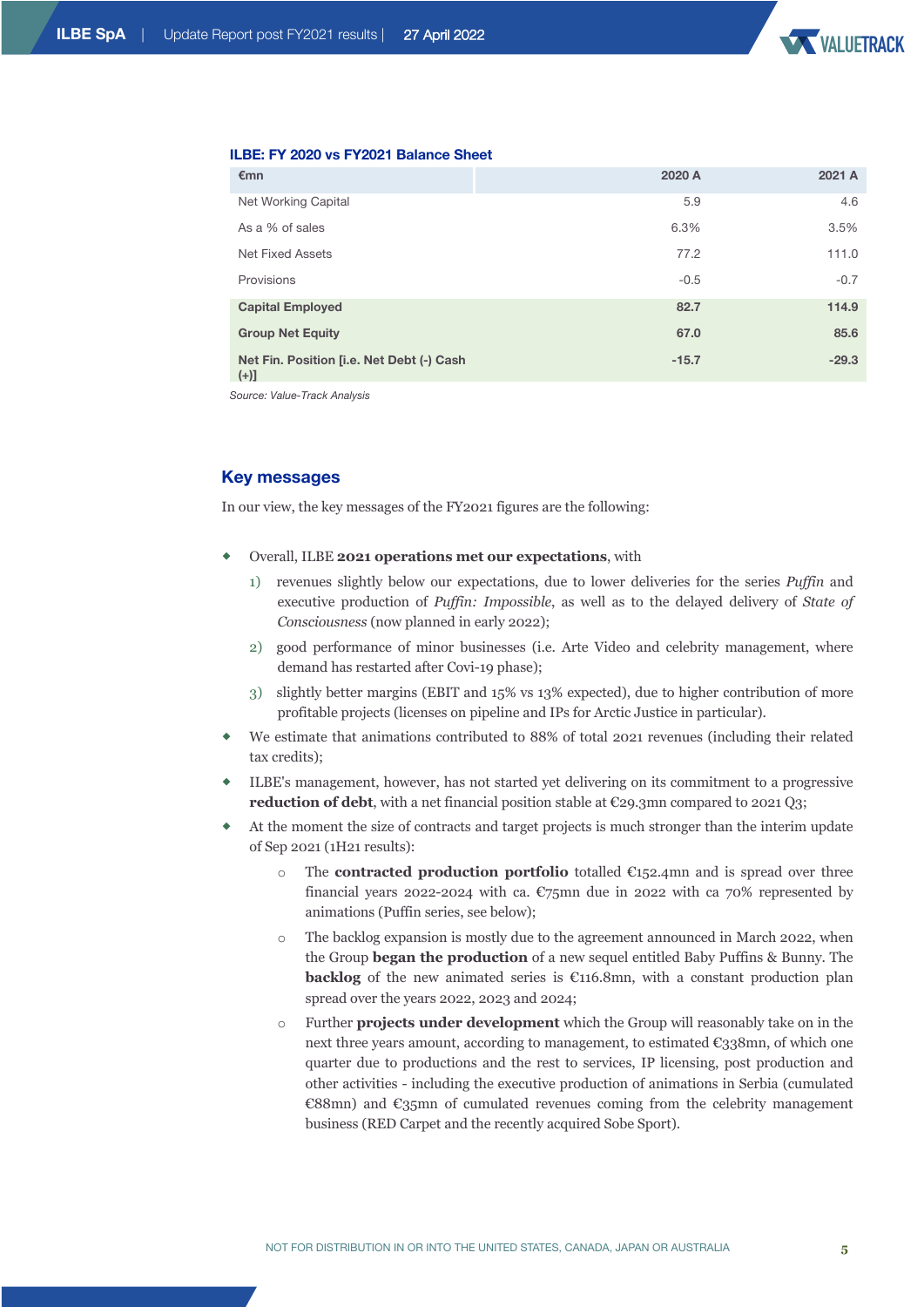

# **ILBE: FY2021 - Expected vs Actual - Profit & Loss**

|                               | 2021            |         |          |  |  |
|-------------------------------|-----------------|---------|----------|--|--|
| $\epsilon$ mn                 | <b>Expected</b> | Actual  | Chg. $%$ |  |  |
| Revenues from Sales           | 141.6           | 132.3   | $-7%$    |  |  |
| <b>Other Revenues</b>         | 5.0             | 5.0     | 0%       |  |  |
| Tax credits                   | 16.3            | 14.8    | $-9%$    |  |  |
| <b>Value of Production</b>    | 162.9           | 152.0   | $-7%$    |  |  |
|                               |                 |         |          |  |  |
| <b>EBITDA</b>                 | 149.0           | 138.2   | $-7%$    |  |  |
| <b>EBITDA</b> margin          | 91%             | 91%     | $-1%$    |  |  |
|                               |                 |         |          |  |  |
| <b>EBIT</b>                   | 21.8            | 23.5    | 8%       |  |  |
| <b>EBIT</b> margin            | 13%             | 15%     | 203%     |  |  |
|                               |                 |         |          |  |  |
| Pre tax profit                | 19.6            | 20.2    | 3%       |  |  |
| Tax                           | $-0.9$          | $-1.9$  | 108%     |  |  |
| Apparent Tax Rate             | $-5%$           | $-10%$  | $-5%$    |  |  |
|                               |                 |         |          |  |  |
| <b>Net Profit</b>             | 18.7            | 18.3    | $-2%$    |  |  |
|                               |                 |         |          |  |  |
| <b>Net Financial Position</b> | $-28.8$         | $-29.3$ | 2%       |  |  |
|                               |                 |         |          |  |  |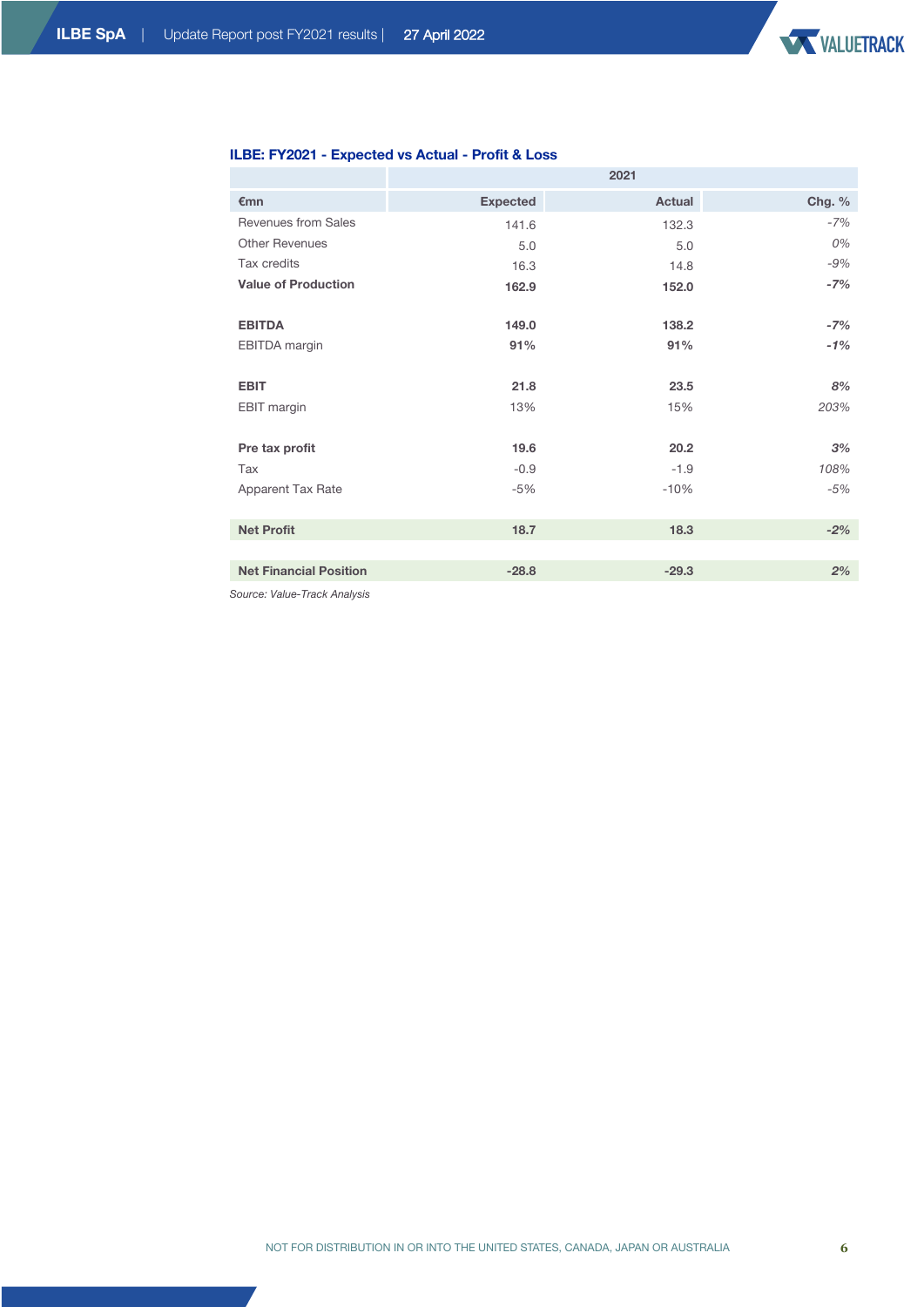

# **Updated forecasts 2022-24E**

Following the release of FY2021, we updated our forecast model, with revenues and margin outlook broadly unchanged and slightly worsened net debt projections.

### **ILBE: New vs. Old 2022E-23E estimates**

|                               | 2022E   |            |        |         | 2023E      |        |
|-------------------------------|---------|------------|--------|---------|------------|--------|
| $\epsilon$ mn                 | Old     | <b>New</b> | Δ      | Old     | <b>New</b> | Δ      |
| Total Group Revenues (VoP)    | 157.4   | 157.3      | 0%     | 160.4   | 151.0      | 0%     |
| <b>EBITDA</b>                 | 113.6   | 126.1      | 11%    | 111.8   | 121.4      | 9%     |
| <b>EBIT</b>                   | 22.2    | 22.4       | 1%     | 22.3    | 22.6       | 1%     |
| <b>Net Profit</b>             | 19.5    | 19.6       | 1%     | 18.5    | 18.5       | 0%     |
|                               |         |            |        |         |            |        |
| <b>OpFCF after tax</b>        | 6.2     | 4.0        | $-36%$ | 7.0     | 3.3        | $-53%$ |
| <b>Net Financial Position</b> | $-23.4$ | $-27.0$    | 15%    | $-17.1$ | $-24.7$    | 45%    |

*Source: Value Track Analysis*

Our forecasts are based on the indications provided by management in terms of a) **contracted production portfolio** for €152.4mn, and b) **projects under development** for an estimated value of €338mn - i.e. around €490mn of total projects to be finalized by 2024.

According to management, however, profitability is likely to reduce slightly, also due to an increasing contribution of executive productions, thinner back-end revenues flows compared to pre-Covid, slightly decreasing profitability of projects as well as the development efforts carried internally to feed the medium term new projects' slate.

As reported in the tables below, we expect

- flattening top line and EBIT over 2022-24E;
- ® increasing contributions from executive productions and distribution rights;
- investments in new productions and rights to reduce from  $\epsilon_{147}$ mn of 2021E to average  $\epsilon_{10}$ 6mn in 2022-24E, despite the increasing investments in distribution rights;
- net debt to start reducing, albeit very gradually, thanks to decreasing investments in new contents and despite we cautiously assume a further increase in NWC requirements;
- ® leverage in 2022E-23E at 1.2x and 1.1x Net Debt/EBIT respectively, suggesting that the company will have to stick to a very disciplined strategy in terms of contents, production and M&A, as loans' covenants do leave very little room of manoeuvre.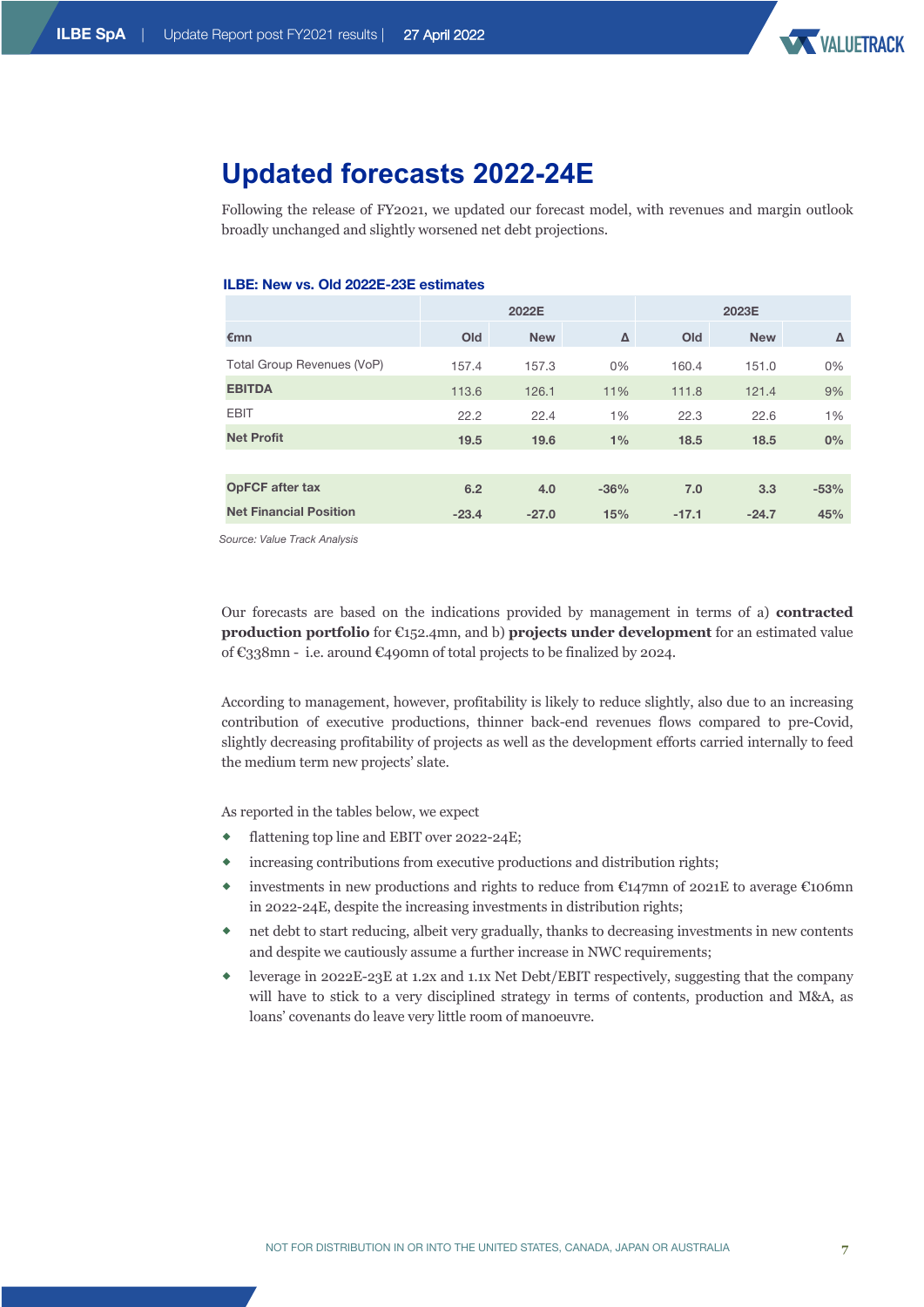

# **ILBE 2021A-24E Revenues breakdown by title (€mn)**

| <b>Title</b>                              | 2021A | 2022E | 2023E | 2024E |
|-------------------------------------------|-------|-------|-------|-------|
| <b>Arctic Friends</b>                     | 85.6  | 3.1   |       |       |
| <b>Puffins Web Series</b>                 | 37.9  | 30.1  | 40.7  | 5.0   |
| Baby Puffin & Bunny                       |       | 38.5  | 38.5  | 38.5  |
| Tell it like a woman                      | 2.6   |       |       |       |
| Giving back                               |       | 3.5   | 0.2   |       |
| Film for Paradox                          | 1.2   | 7.7   | 7.9   | 0.2   |
| Muti                                      |       | 13.9  | 1.4   | 1.4   |
| Film for WWPS/Universal                   | 5.1   | 0.0   | 0.2   | 0.2   |
| Puffin Impossible (Exec. Prod.)           | 10.8  | 20.2  | 25.2  | 25.2  |
| Executive Prod. (Xmas Movies &<br>others) | 2.2   | 32.3  | 38.0  | 84.7  |
| Revenues (incl. tax credits)              | 145.9 | 149.3 | 152.0 | 155.1 |
| <b>R&amp;D Tax Credit</b>                 | 0.6   |       |       |       |
| Others (post prod., celebrity mngt)       | 5.4   | 8.0   | 9.0   | 10.0  |
| <b>Total Revenues</b>                     | 151.8 | 157.3 | 161.0 | 165.1 |

*Source: Value-Track Analysis* 

### **ILBE: 2020-2024E Profit & Loss**

| $(\epsilon$ mn)                | 2020A   | 2021A    | 2022E    | 2023E   | 2024E   |
|--------------------------------|---------|----------|----------|---------|---------|
| Revenues from Sales            | 94.5    | 132.1    | 134.0    | 141.3   | 149.1   |
| <b>Other Revenues</b>          | 11.8    | 5.4      | 8.0      | 9.0     | 10.0    |
| Tax credits                    | 14.3    | 14.8     | 15.3     | 10.6    | 6.3     |
| <b>Total Revenues i.e. VoP</b> | 120.7   | 152.3    | 157.3    | 161.0   | 165.3   |
| Cost of Sales                  | $-6.5$  | $-10.6$  | $-26.6$  | $-34.8$ | $-65.4$ |
| <b>Labour Costs</b>            | $-1.7$  | $-3.4$   | $-4.6$   | $-4.8$  | $-4.9$  |
| <b>EBITDA</b>                  | 112.5   | 138.2    | 126.1    | 121.4   | 95.0    |
| <b>EBITDA Margin (%)</b>       | 93.2%   | 90.8%    | 80.2%    | 75.4%   | 57.5%   |
| Depreciation / Provisions      | 0.0     | $-0.1$   | $-0.2$   | $-0.3$  | $-0.3$  |
| Amortization                   | $-90.4$ | $-114.7$ | $-103.5$ | $-98.6$ | $-71.7$ |
| <b>EBIT</b>                    | 22.0    | 23.5     | 22.4     | 22.6    | 23.1    |
| <b>EBIT Margin (%)</b>         | 18.3%   | 15.4%    | 14.2%    | 14.0%   | 13.9%   |
| Net Fin. charges & others      | $-0.6$  | $-3.1$   | $-1.1$   | $-1.0$  | $-0.9$  |
| <b>Pre-Tax Profit</b>          | 21.4    | 20.4     | 21.3     | 21.6    | 22.1    |
| Taxes                          | $-1.9$  | $-1.9$   | $-1.7$   | $-3.1$  | $-4.4$  |
| <b>Net Profit</b>              | 19.5    | 18.4     | 19.6     | 18.5    | 17.7    |

*Source: Value-Track Analysis*

# **ILBE: 2020A-24E Cash Flow Statement**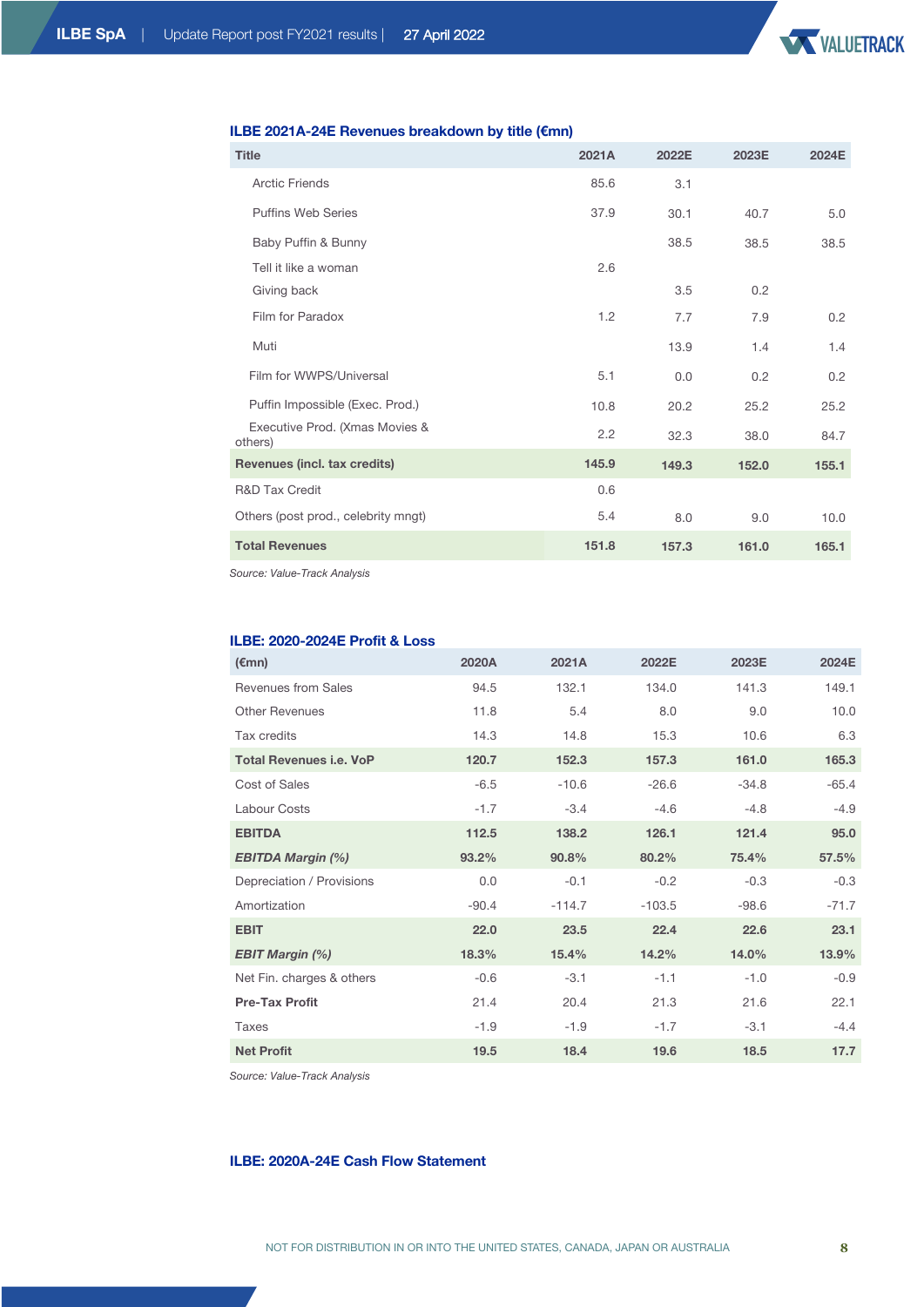

| $(\epsilon$ mn)                    | 2020A    | 2021A    | 2022E    | 2023E    | 2024E   |
|------------------------------------|----------|----------|----------|----------|---------|
| <b>EBITDA</b>                      | 112.5    | 138.2    | 126.1    | 121.4    | 95.0    |
| Op. WC Requirements                | $-10.6$  | 1.4      | $-4.8$   | $-0.6$   | $-0.5$  |
| Capex                              | $-109.1$ | $-147.4$ | $-115.7$ | $-114.5$ | $-88.0$ |
| Change in Provisions               | 0.1      | 0.2      | 0.1      | 0.1      | 0.1     |
| Cash Taxes                         | $-1.9$   | $-1.9$   | $-1.7$   | $-3.1$   | $-4.4$  |
| OpFCF a.t.                         | $-8.9$   | $-9.5$   | 4.0      | 3.3      | 2.2     |
| Capital Injection                  | 0.0      | 0.0      | 0.0      | 0.0      | 0.0     |
| Other (Incl. Fin. Inv.)            | $-5.7$   | $-2.4$   | $-0.6$   | 0.0      | 0.0     |
| Net Financial Charges              | $-0.4$   | $-1.8$   | $-1.1$   | $-1.0$   | $-0.9$  |
| <b>Change in Net Fin. Position</b> | $-15.1$  | $-13.7$  | 2.3      | 2.3      | 1.3     |

*Source: Value-Track Analysis*

# **ILBE: 2020A-24E Balance Sheet**

| $(\epsilon$ mn)                                | 2020A   | 2021E   | 2022E   | 2023E   | 2024E   |
|------------------------------------------------|---------|---------|---------|---------|---------|
| Net Working Capital                            | 5.9     | 4.6     | 9.3     | 9.9     | 10.4    |
| Net Fixed Assets                               | 77.2    | 111.0   | 123.7   | 139.4   | 155.5   |
| Provisions                                     | 0.5     | 0.7     | 0.8     | 0.9     | 1.0     |
| <b>Capital Employed</b>                        | 82.7    | 114.9   | 132.2   | 148.5   | 164.9   |
| <b>Group Net Equity</b>                        | 67.0    | 85.6    | 105.2   | 123.7   | 141.5   |
| Net Fin. Position [i.e. Net Debt (-) Cash (+)] | $-15.7$ | $-29.3$ | $-27.0$ | $-24.7$ | $-23.4$ |

*Source: Value-Track Analysis*

# **ILBE: 2020A-24E Key ratios**

| $(\epsilon$ mn)      | 2020A | 2021A | 2022E | 2023E | 2024E |
|----------------------|-------|-------|-------|-------|-------|
| NWC / Sales (%)      | 6.3%  | 3.5%  | 7.0%  | 7.0%  | 7.0 % |
| <b>ROE</b>           | 34.0% | 24.1% | 20.6% | 16.2% | 13.4% |
| RoCE (before taxes)  | 33.7% | 23.8% | 18.1% | 16.1% | 14.7% |
| Net Debt / adj. EBIT | 0.69  | 1.20  | 1.21  | 1.09  | 1.02  |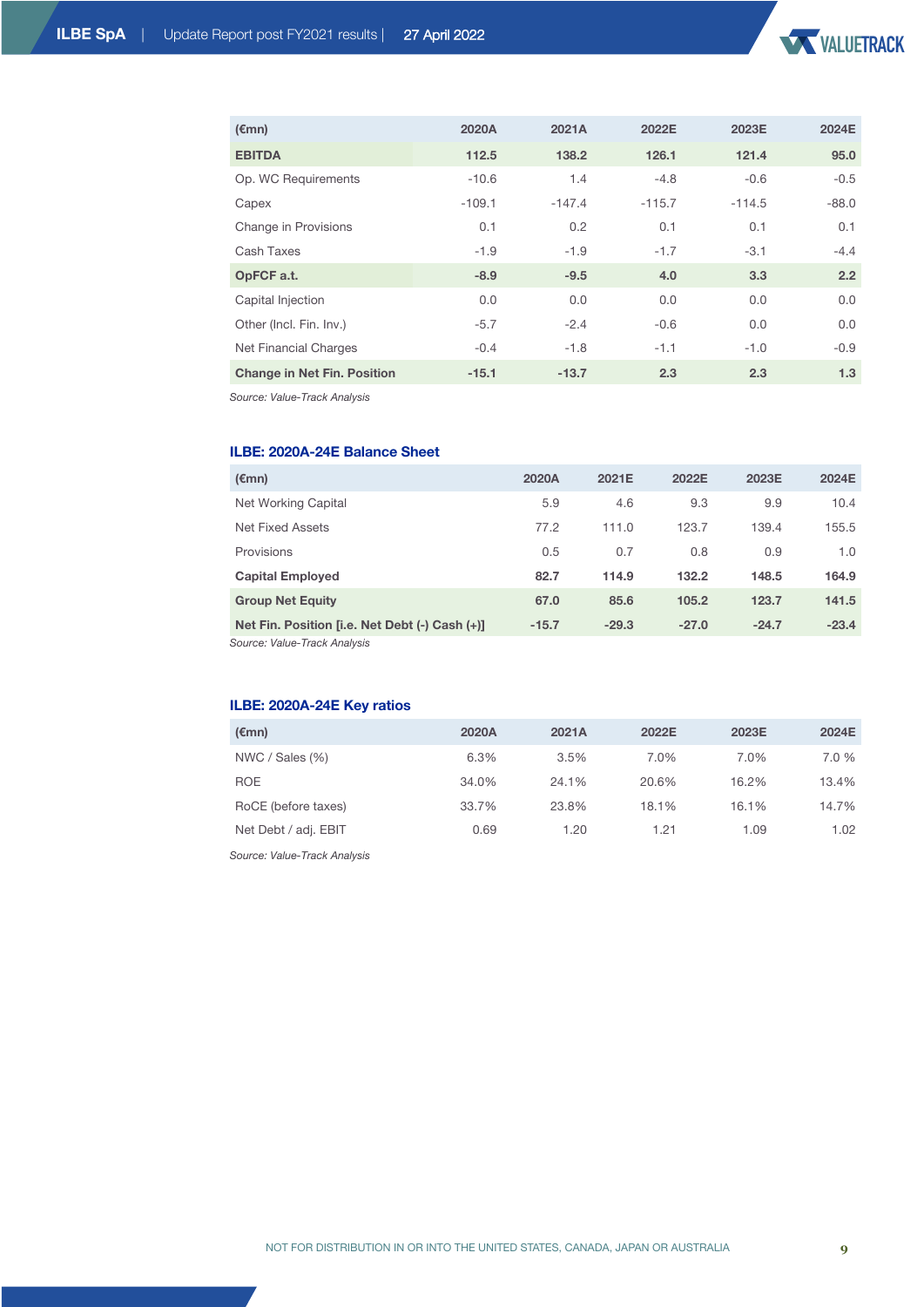

# **Valuation**

We cut our fair value for the stock from  $\mathfrak{C}_5$  per share to  $\mathfrak{C}_4$ . due to i) the impact of slightly lower forecasts in terms of FCF and ii) less bullish assumptions in term of fair relative multiples, following a less attractive outlook for ILBE returns and cash flow generation. The fair value still comes as an average of relative multiples - supported also by a valuation based on relative EFCF yield on "normalised" / medium term FCF - and DCF.

The key point for ILBE investment case is in our view more related to the need of potential trigger for the stock rerating, rather than value in itself, which is there and visible since sometime. Our reduced fair value hence factors this element of uncertainly and the potential longer term horizon to get to a positive free cash flow, which we see as the potential trigger, i.e. the evidence of the actual return and sustainability of ILBE business model. Despite the more cautious approach and the related cut in fair value the stock still offers a material upside of more than 90%.

|           |                 | <b>Mkt Cap</b> | EV ( $\epsilon$ mn) |       | EV / Sales (x) |       | EV / EBIT (x) |       | P / E(x) |     |
|-----------|-----------------|----------------|---------------------|-------|----------------|-------|---------------|-------|----------|-----|
| Sh. Price | $(\epsilon$ mn) | 2022E          | 2023E               | 2022E | 2023E          | 2022E | 2023E         | 2022E | 2023E    |     |
|           | € 2.2           | 77             | 106.4               | 104.5 | 0.7            | 0.6   | 4.7           | 4.6   | 3.9      | 4.2 |
|           | € 2.7           | 95             | 123.9               | 122.0 | 0.8            | 0.8   | 5.4           | 5.3   | 4.8      | 5.1 |
|           | € 3.2           | 112            | 141.4               | 139.5 | 0.9            | 0.9   | 6.2           | 6.1   | 5.7      | 6.0 |
|           | € 3.7           | 130            | 158.9               | 157.0 | 1.0            | 1.0   | 7.0           | 6.9   | 6.6      | 7.0 |
|           | € 4.2           | 147            | 176.4               | 174.5 | 1.1            | 1.1   | 7.8           | 7.7   | 7.5      | 7.9 |
|           |                 |                |                     |       |                |       |               |       |          |     |

### **ILBE: Sensitivity of multiples to share price**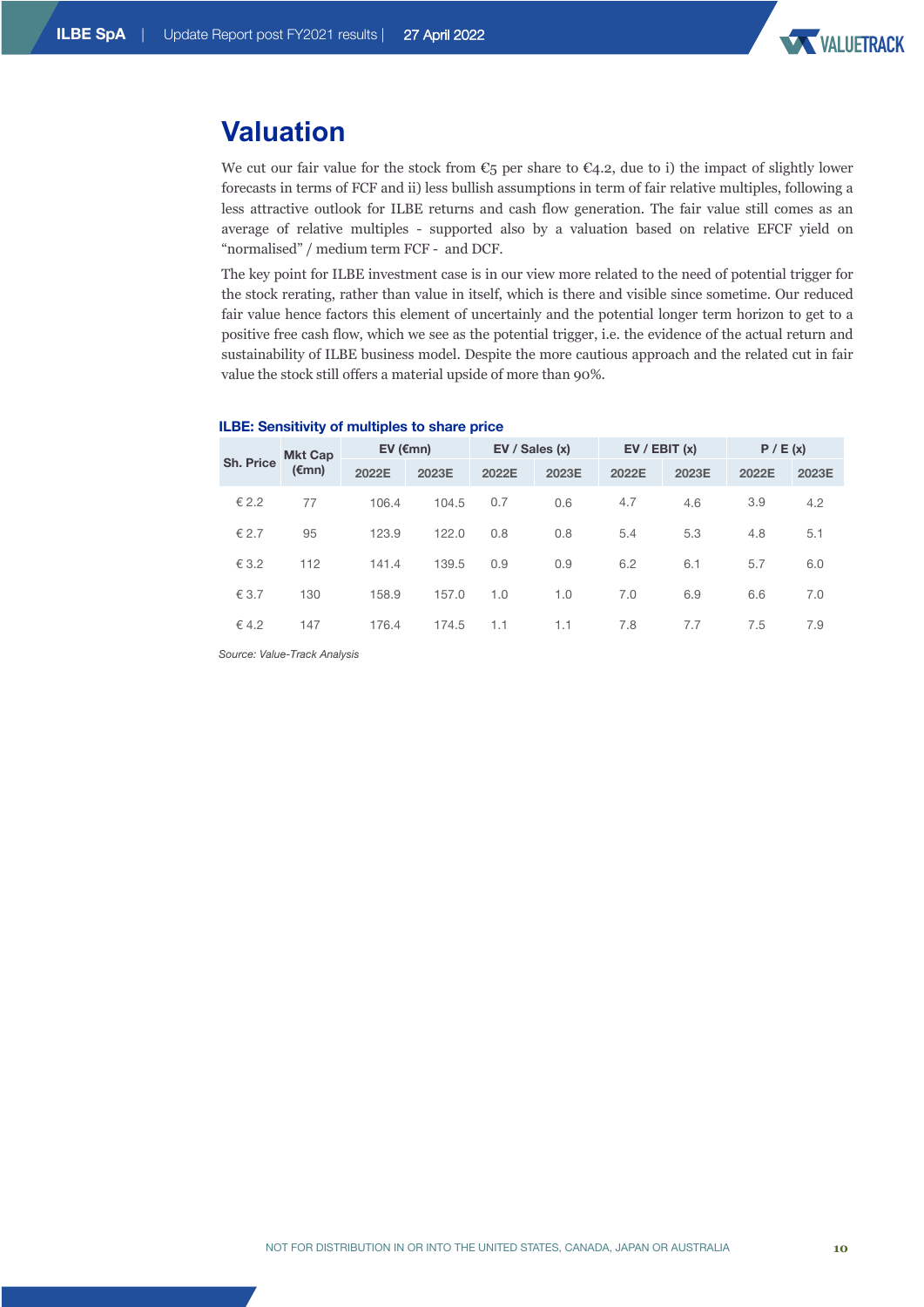

# **Revisiting fair multiples for ILBE**

In terms of market multiples, the stock is currently trading at deep discount to peers, following a lacklustre performance YTD (-18% vs -1% for Euronext Growth YTD, with only Mondo TV witnessing a weaker performance).

As shown in the table below ILBE trades on 4.6x-4.5x 2022-23E EV/EBIT, compared to a median for Italian names of 6.9x-6.7x and to average 11.8x-8.4x for the three peers focused on production of animation. It is worth to underline also that

- ® all the **Italian players have significantly changed their revenues mix in 2021** as, following the pandemic, they all pushed on the production/executive production activities in order to offset the collapse in the revenues stream from film distribution and/or cinema management. As a result, all the peers considered now run also a production/executive production business and compete to some extent with ILBE;
- ® we may say that **momentum on cinema business/theatrical revenues has bottomed** in most Western countries, following the gradual re-openings, and in a few cases the streaming / OTTs platforms have replaced cinemas in assuring a good return for content libraries in 2021.
- ® in 2021 ILBE has started **to strengthen investments**, including **in-house development** of new productions / IPs and rights of **distribution** as part of the executive production and service activity. The corollary of the latter is that a) distribution has a different risk profile and b) it tends to dilute the benefits of executive productions in terms of financial cycle; albeit we reckon it may prove a favourable bet in the medium term.

|                                 | EV / EBIT (x) |       |       | P / E (x) |       |       |  |
|---------------------------------|---------------|-------|-------|-----------|-------|-------|--|
| Company                         | 2021A         | 2022E | 2023E | 2021A     | 2022E | 2023E |  |
| Notorious Pictures SpA          | 15.6          | 7.7   | 6.3   | 10.1      | 6.3   | 5.1   |  |
| Leone Film Group SpA            | 12.4          | 12.3  | 7.4   | 6.3       | 6.7   | 3.8   |  |
| Lucisano Media Group            | 12.9          | 6.1   | 7.0   | 5.3       | 3.9   | nm    |  |
| Mondo TV                        | 8.4           | 4.2   | 2.6   | 8.3       | 7.0   | 5.2   |  |
| <b>Xilam Animation</b>          | 24.8          | 21.6  | 15.1  | 30.1      | 30.2  | 20.3  |  |
| Thunderbird Entertainment Group | 14.7          | 11.8  | 8.4   | 32.9      | 27.9  | 14.0  |  |
| Average                         | 14.8          | 10.6  | 7.8   | 15.5      | 13.7  | 9.7   |  |
| <b>Median</b>                   | 13.8          | 9.8   | 7.2   | 9.2       | 6.8   | 5.2   |  |
| <b>ILBE</b>                     | 4.5           | 4.6   | 4.5   | 4.1       | 3.9   | 4.1   |  |

### **ILBE: Peers' stock trading multiples**

*Source: Value Track Analysis*

At this point it is worth to understand why a young company, whose top line has grown by 4.4x in the last three years, trades at such a deep value both in absolute and relative terms. We believe that the key reason for such a growing discount is the poor FCF generation of ILBE, as it is no longer justified by a buoyant top line growth: in short the question is related to the actual return of ILBE business model, beyond its start-up phase and post pandemic.

These concerns come as a consequence of a few trends which are becoming evident, also due to the pandemic effects in our view:

lower margins on new productions: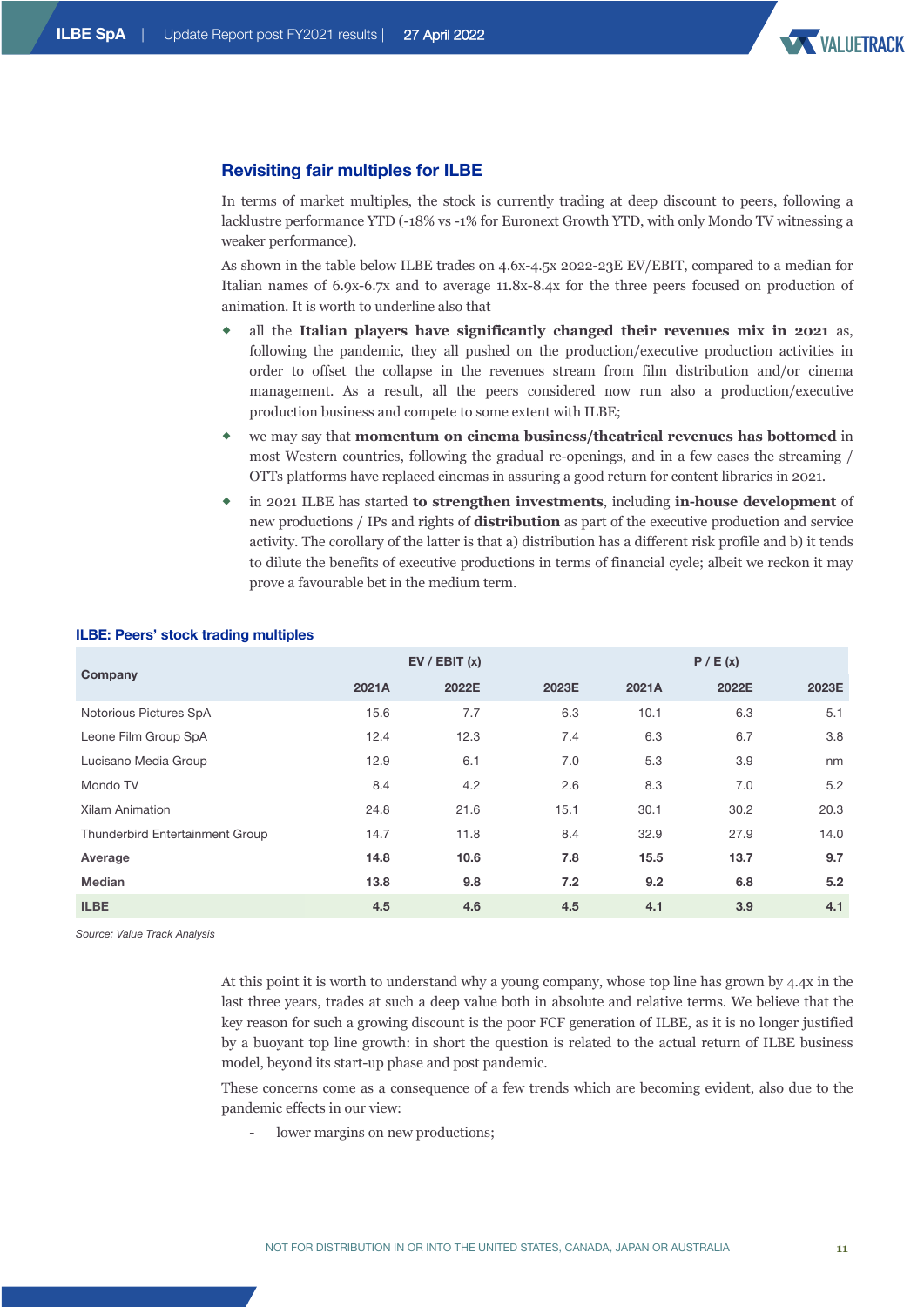

- weakening stream of back-end revenues from recent productions compared to initial expectations;
- increasing capital requirements of productions;
- increasing NWC requirements.

In short the pandemic outbreak has definitely accelerated the OTTs penetration and has triggered a strong content demand at worldwide level, benefitting also small producers as ILBE, but it seems also it has triggered competition, changed the rules and terms of content provisioning, as well as the contents' "life cycle" and hence their economic return. In financial terms all this seems to translate for ILBE into decreasing return on capital and an increasing capital requirement to support growth, with a few key effects:

- 1) it may take a few years for the company to "digest" these changes and reach a balanced combination of free cash flow and growth and in the meantime margins deteriorate limiting EBIT and EPS growth;
- 2) ILBE is unlikely to generate material FCF over our forecast horizon (2022-2024), also because all the above combines with its status of independent and young company, and since its listing in 2018 it is investing a lot to build its slate, i.e. capex on new contents and rights has always been much higher than D&A;
- 3) it is reasonable to assume that ILBE should start generate a "normalized" cash flow from 2025 onwards, when the bulk of the business put in place over 2020-2021 will be not only mirrored in the P&L, but also turned into cash in order to fund new business.

The chart below shows all the peers considered on the back of i) their cumulated EFCF yield (over 2021-23E) and ii) the expected top line growth (CAGR 2021-23E) and it suggests that most names are expected to deliver sound free cash flow generation and/or strong top line growth, while ILBE is positioned in the lower quartile, with a weaker combination of the two.



*Source: Value Track*

Due to this feature, which we expect to persist until 2024 according to our forecasts, we assume ILBE fair multiples do not deserve any premium to peers', at least until it proves what is the sustainable return of its business model.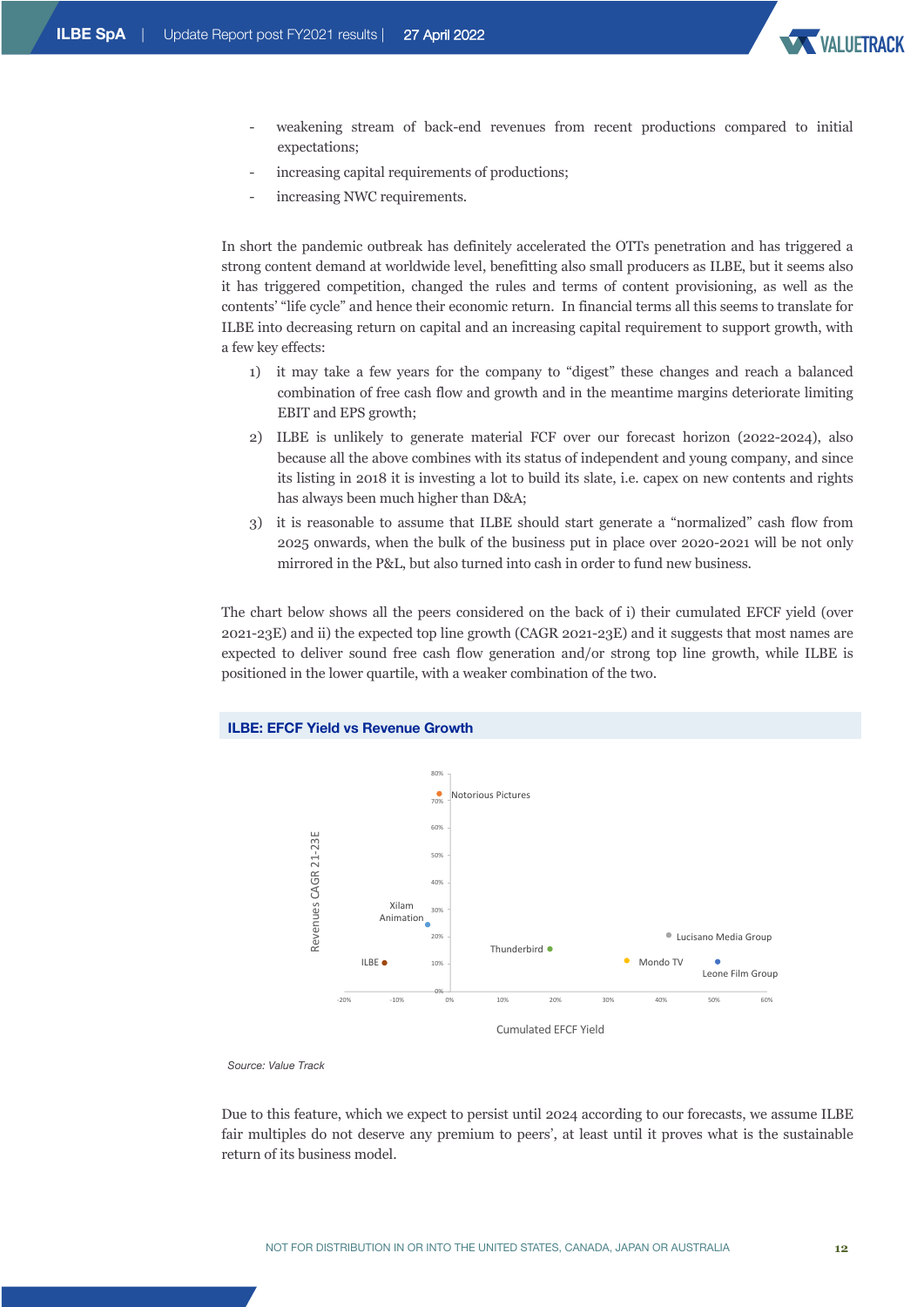

In terms of multiples, we keep considering EV/EBIT and P/E our preferred ones for this industry, being EBITDA not very meaningful for the industry.

Hence, we assume as fair market multiples for ILBE, the median 2022-23E EV/EBIT and P/E of the whole peers group, i.e.  $9.8x-7.2x$  and  $6.8x-5.2x$  respectively, which imply a discount to international names (Xilam and Thunderbird) and a premium to domestic peers, all well below their target price, according to consensus.

The **fair value per share** indicated in the table below, and based on the assumptions above, is **€4.0.**

### **ILBE: Fair Value based on peer's multiples**

|                           |       | EV / EBIT (x) | P / E (x) |       |       |       |
|---------------------------|-------|---------------|-----------|-------|-------|-------|
|                           | 2021A | 2022E         | 2023E     | 2021A | 2022E | 2023E |
| Total Peers' Average      | 14.8  | 10.6          | 7.8       | 15.5  | 13.7  | 9.7   |
| Total Peers' Median       | 13.8  | 9.8           | 7.2       | 9.2   | 6.8   | 5.2   |
| Fair Multiple ILBE (x)    |       | 9.8           | 7.2       |       | 6.8   | 5.2   |
| Fair Value ILBE (€mn)     |       | 191           | 138       |       | 134   | 97    |
| Fair Value ILBE (€ p/sh.) |       | 5.4           | 3.9       |       | 3.8   | 2.8   |
| Average (€ p/sh.)         |       |               |           | 4.0   |       |       |

*Source: Value Track Analysis*

### **The €5 fair value per share is still at reach, but it may take much longer**

If the main hurdle to the stock rerating is the weak cash flow generation, how much could the stock value improve, should ILBE start generating a positive free cash flow? Is the fair EV/EBIT multiple indicated above factoring the below-average free cash flow generation of ILBE relative to peers?

In order to answer the questions above, we make the following two assumptions:

- after year 2024 ILBE could generate ca  $\epsilon$ 16mn per year in terms of EFCF in line with net profit, assuming D&A equal capex and NWC is normalised:
- ® "fair" EFCF yield is equal to 9% (i.e. the current FY22E average of the peers' group), which is a relatively cautious assumption, considering all stocks are trading well below their consensus target prices.

Based on these assumptions, we get to a "fair" equity value of  $\mathfrak{C}_5$ . O (per share), with a 3-year horizon.

Hence, provided the company at a certain moment in time starts generating a FCF consistent with its turnover and industry standards, we could see a valuation in line with our previous fair value. However, this will take longer than expected and translates into a lower current value:  $\epsilon$ 4.0 per share (discounted at WACC), which implies a rating in line with peers, as from our relative multiples valuation.

#### **ILBE: Fair Value based on normalized EFCF yield**

| €mn                              |        |
|----------------------------------|--------|
| Normalized EFCF (2025E)          | €16mn  |
| Fair EFCF Yield (2022E of peers) | 9.0%   |
| Normalized Equity Medium Term    | €177.5 |
| Equity Medium Term Per Share     | €5.0   |
| Current Value (2022 NPV @ WACC)  | €4.0   |
| $\sim$ $\cdots$ $\cdots$         |        |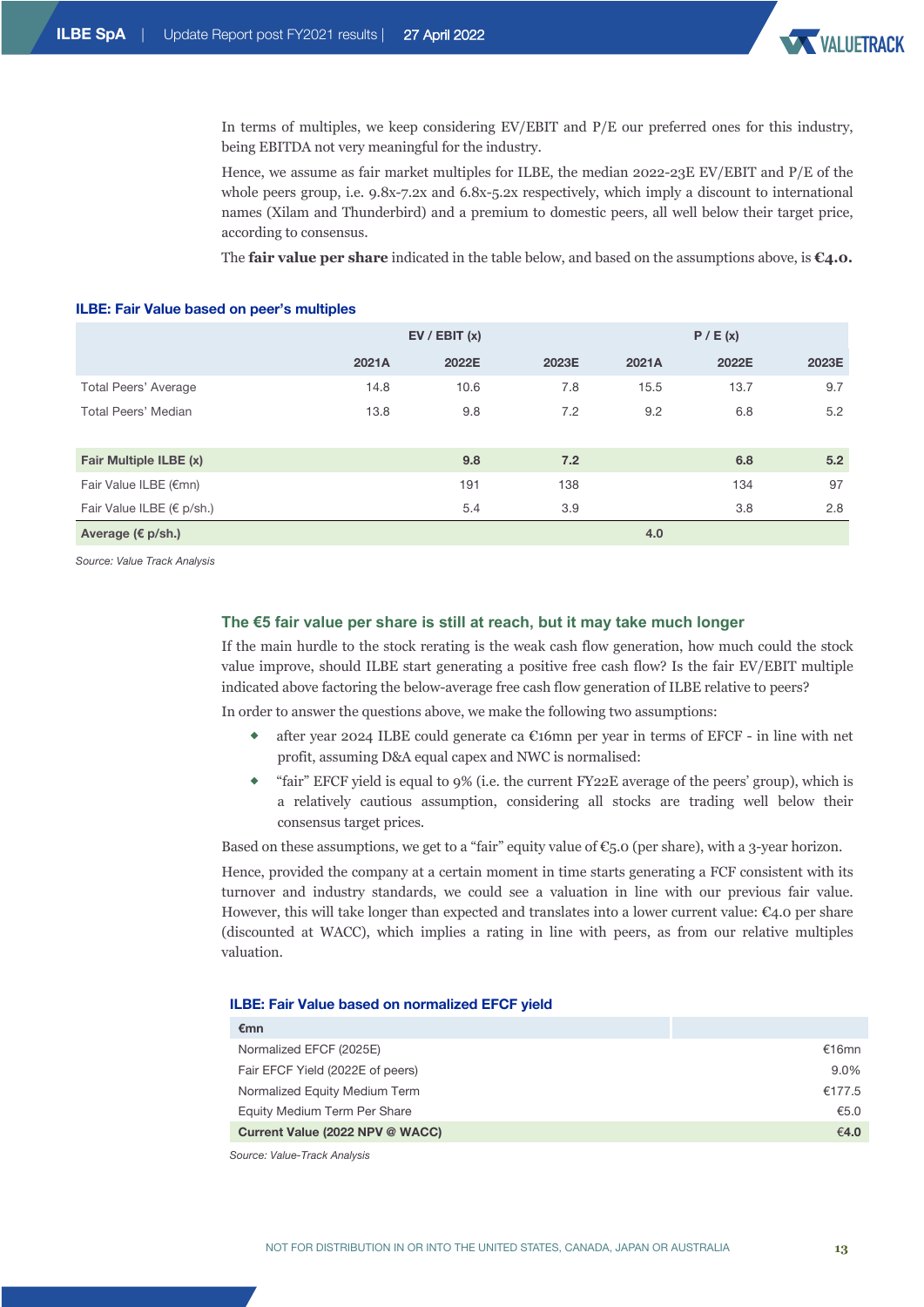

**€mn**

# **DCF**

We have update our DCF model on the back of revised forecasts and moving valuation date to December 2022: it gives back an equity value p/share of  $\mathfrak{C}_4$ .4, in line with the past and still very much dependent upon terminal value, as free cash flow remains thin until 2025E, as discussed above.

# **ILBE: WACC calculation**

| Risk free                  | 2.0%  |
|----------------------------|-------|
| <b>Risk Premium</b>        | 6.4%  |
| Credit spread              | 3.0%  |
| <b>Beta Levered</b>        | 0.88  |
| Small Cap Mkt Risk Premium | 1.00% |
| <b>Cost of Equity</b>      | 8.64% |
| Cost of Debt a.t.          | 3.80% |
| $D/D + E$                  | 10.0% |
| <b>WACC</b>                | 8.15% |
|                            |       |

*Source: Value Track Analysis*

## **ILBE: DCF valuation**

| PV of future cash flows (2022-2027E) | 43.2  |
|--------------------------------------|-------|
| PV of Terminal value                 | 137.8 |
| <b>Fair Enterprise value</b>         | 181.1 |
| <b>Fair Equity value</b>             | 153.6 |
| Shares (mn)                          | 35.3  |
| <b>Fair Equity Value p.s.</b>        | 4.36  |
|                                      |       |

*Source: Value Track Analysis*

## **Sensitivity analysis of price p/s from DCF**

|                    |      | <b>PGR (%)</b> |          |          |       |          |  |  |
|--------------------|------|----------------|----------|----------|-------|----------|--|--|
|                    |      | $-1.00%$       | $-0.50%$ | $0.00\%$ | 0.50% | $1.00\%$ |  |  |
|                    | 7.7% | 4.3            | 4.5      | 4.8      | 5.0   | 5.4      |  |  |
|                    | 7.9% | 4.1            | 4.3      | 4.5      | 4.8   | 5.1      |  |  |
| <b>WACC</b><br>(%) | 8.2% | 3.9            | 4.1      | 4.4      | 4.6   | 4.9      |  |  |
|                    | 8.4% | 3.8            | 4.0      | 4.2      | 4.4   | 4.7      |  |  |
|                    | 8.7% | 3.6            | 3.8      | 4.0      | 4.2   | 4.5      |  |  |